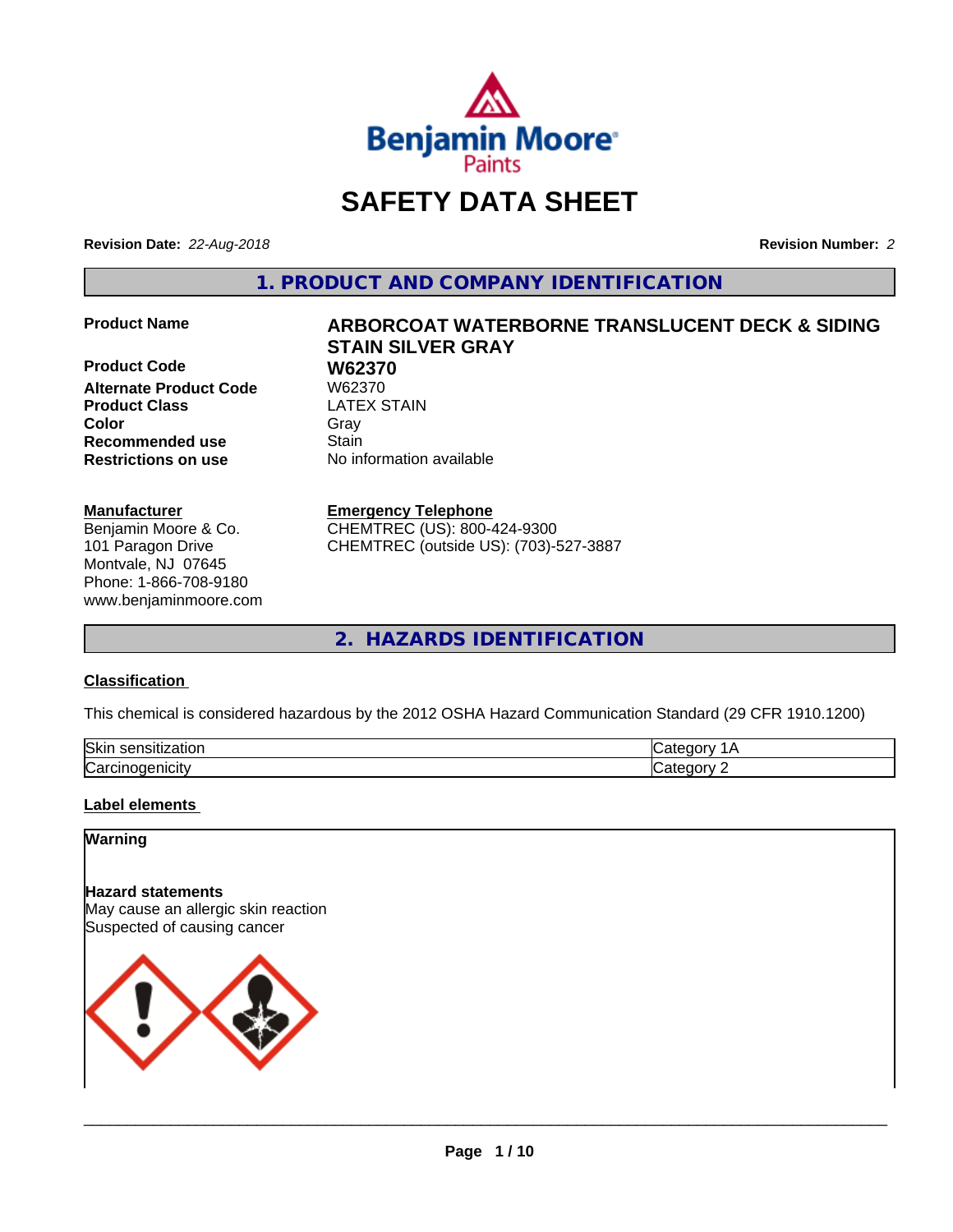**Appearance** liquid **Odor 11 Construction Odor 11 Construction Odor 11 Construction Odor I Construction Odor I Construction Odor I Construction Odor I Construction Odor I Constructio** 

# **Precautionary Statements - Prevention**

Obtain special instructions before use Do not handle until all safety precautions have been read and understood Use personal protective equipment as required Avoid breathing dust/fume/gas/mist/vapors/spray Contaminated work clothing should not be allowed out of the workplace Wear protective gloves

#### **Precautionary Statements - Response**

IF exposed or concerned: Get medical advice/attention **Skin** IF ON SKIN: Wash with plenty of soap and water

If skin irritation or rash occurs: Get medical advice/attention Wash contaminated clothing before reuse

#### **Precautionary Statements - Storage**

Store locked up

# **Precautionary Statements - Disposal**

Dispose of contents/container to an approved waste disposal plant

### **Hazards not otherwise classified (HNOC)**

Not applicable

## **Other information**

No information available

| 3. COMPOSITION INFORMATION ON COMPONENTS                                                                                                                                                                                |             |          |  |
|-------------------------------------------------------------------------------------------------------------------------------------------------------------------------------------------------------------------------|-------------|----------|--|
| <b>Chemical name</b>                                                                                                                                                                                                    | CAS No.     | Weight-% |  |
| Silica, amorphous                                                                                                                                                                                                       | 7631-86-9   | 5        |  |
| Titanium dioxide                                                                                                                                                                                                        | 13463-67-7  | 5        |  |
| Ethanol, 2-(2-butoxyethoxy)-                                                                                                                                                                                            | 112-34-5    | 5        |  |
| Poly(oxy-1,2-ethanediyl),<br>.alpha.-[3-[3-(2H-benzotriazol-2-yl)-5-(1,1-dimeth<br>ylethyl)-4-hydroxyphenyl]-1-oxopropyl]-.omega.-h<br>ydroxy-                                                                          | 104810-48-2 | 0.5      |  |
| Decanedioic acid,<br>bis(1,2,2,6,6-pentamethyl-4-piperidinyl) ester                                                                                                                                                     | 41556-26-7  | 0.5      |  |
| Urea, N-(3,4-dichlorophenyl)-N,N-dimethyl-                                                                                                                                                                              | 330-54-1    | 0.5      |  |
| Poly(oxy-1,2-ethanediyl),<br>.alpha.-[3-[3-(2H-benzotriazol-2-yl)-5-(1,1-dimeth<br>ylethyl)-4-hydroxyphenyl]-1-oxopropyl]-.omega.-[<br>3-[3-(2H-benzotriazol-2-yl)-5-(1,1-dimethylethyl)-<br>4-hydroxyphenyl]-1-oxoprop | 104810-47-1 | 0.5      |  |
| Ammonium hydroxide                                                                                                                                                                                                      | 1336-21-6   | 0.5      |  |

# **4. FIRST AID MEASURES**

Carbamic acid, butyl-, 3-iodo-2-propynyl ester | 55406-53-6 1000-1000 0.5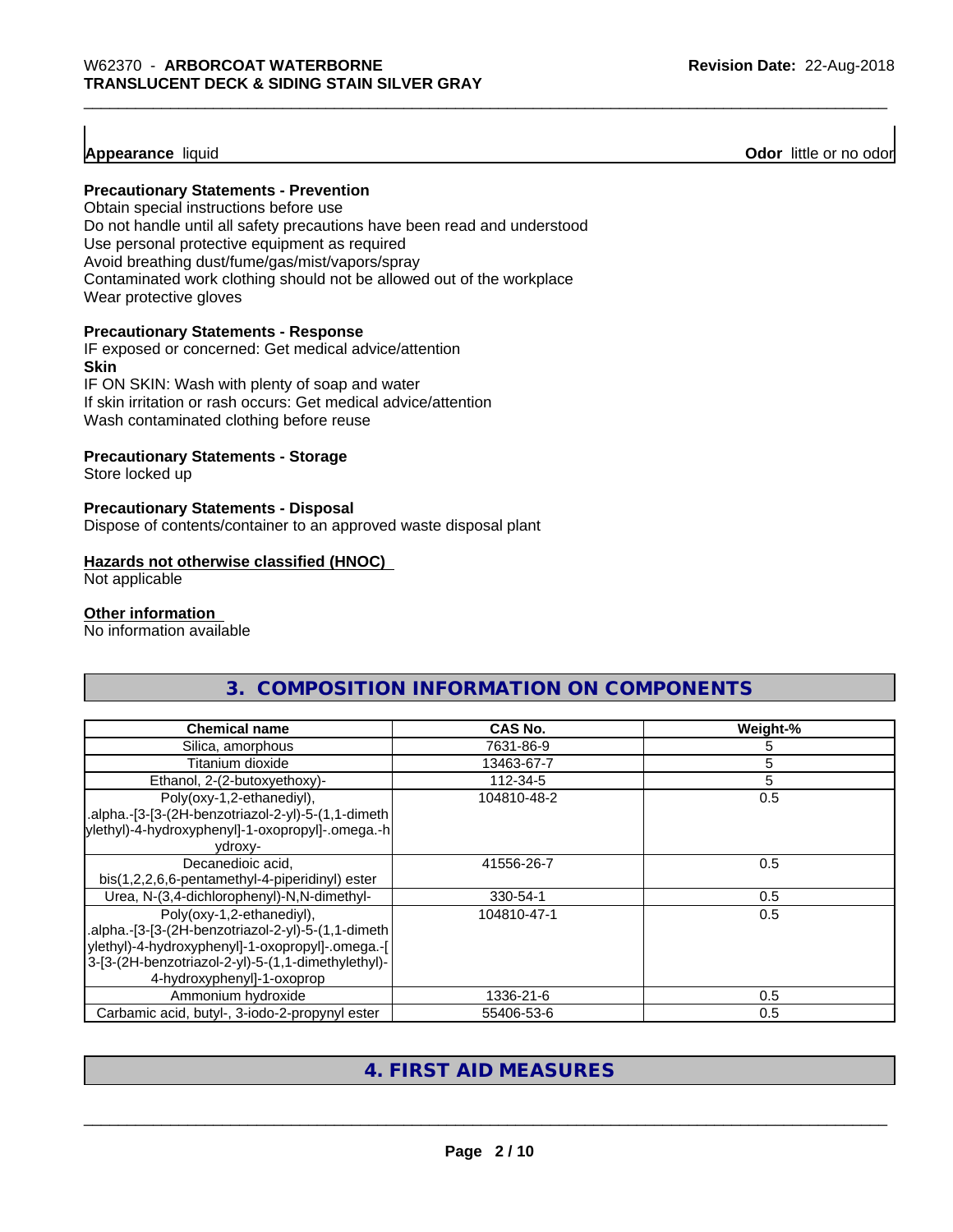|                                                  | 5. FIRE-FIGHTING MEASURES                                                                                                                                                                                                           |  |  |
|--------------------------------------------------|-------------------------------------------------------------------------------------------------------------------------------------------------------------------------------------------------------------------------------------|--|--|
| <b>Notes To Physician</b>                        | Treat symptomatically.                                                                                                                                                                                                              |  |  |
| <b>Most Important</b><br><b>Symptoms/Effects</b> | May cause allergic skin reaction.                                                                                                                                                                                                   |  |  |
| Ingestion                                        | Clean mouth with water and afterwards drink plenty of water. Consult a physician<br>if necessary.                                                                                                                                   |  |  |
| <b>Inhalation</b>                                | Move to fresh air. If symptoms persist, call a physician.                                                                                                                                                                           |  |  |
| <b>Skin Contact</b>                              | Wash off immediately with soap and plenty of water while removing all<br>contaminated clothes and shoes. If skin irritation persists, call a physician. Wash<br>clothing before reuse. Destroy contaminated articles such as shoes. |  |  |
| <b>Eye Contact</b>                               | Rinse thoroughly with plenty of water for at least 15 minutes and consult a<br>physician.                                                                                                                                           |  |  |
| <b>General Advice</b>                            | No hazards which require special first aid measures.                                                                                                                                                                                |  |  |
|                                                  |                                                                                                                                                                                                                                     |  |  |

| <b>Suitable Extinguishing Media</b>                                              | Use extinguishing measures that are appropriate to local<br>circumstances and the surrounding environment.                                   |  |
|----------------------------------------------------------------------------------|----------------------------------------------------------------------------------------------------------------------------------------------|--|
| <b>Protective Equipment And Precautions For</b><br><b>Firefighters</b>           | As in any fire, wear self-contained breathing apparatus<br>pressure-demand, MSHA/NIOSH (approved or equivalent)<br>and full protective gear. |  |
| <b>Specific Hazards Arising From The Chemical</b>                                | Closed containers may rupture if exposed to fire or<br>extreme heat.                                                                         |  |
| <b>Sensitivity To Mechanical Impact</b>                                          | No.                                                                                                                                          |  |
| <b>Sensitivity To Static Discharge</b>                                           | No.                                                                                                                                          |  |
| <b>Flash Point Data</b><br>Flash Point (°F)<br>Flash Point (°C)<br><b>Method</b> | Not applicable<br>Not applicable<br>Not applicable                                                                                           |  |
| <b>Flammability Limits In Air</b>                                                |                                                                                                                                              |  |
| Lower flammability limit:<br><b>Upper flammability limit:</b>                    | Not applicable<br>Not applicable                                                                                                             |  |
| NFPA<br>Health: 1<br><b>Flammability: 0</b>                                      | <b>Instability: 0</b><br><b>Special: Not Applicable</b>                                                                                      |  |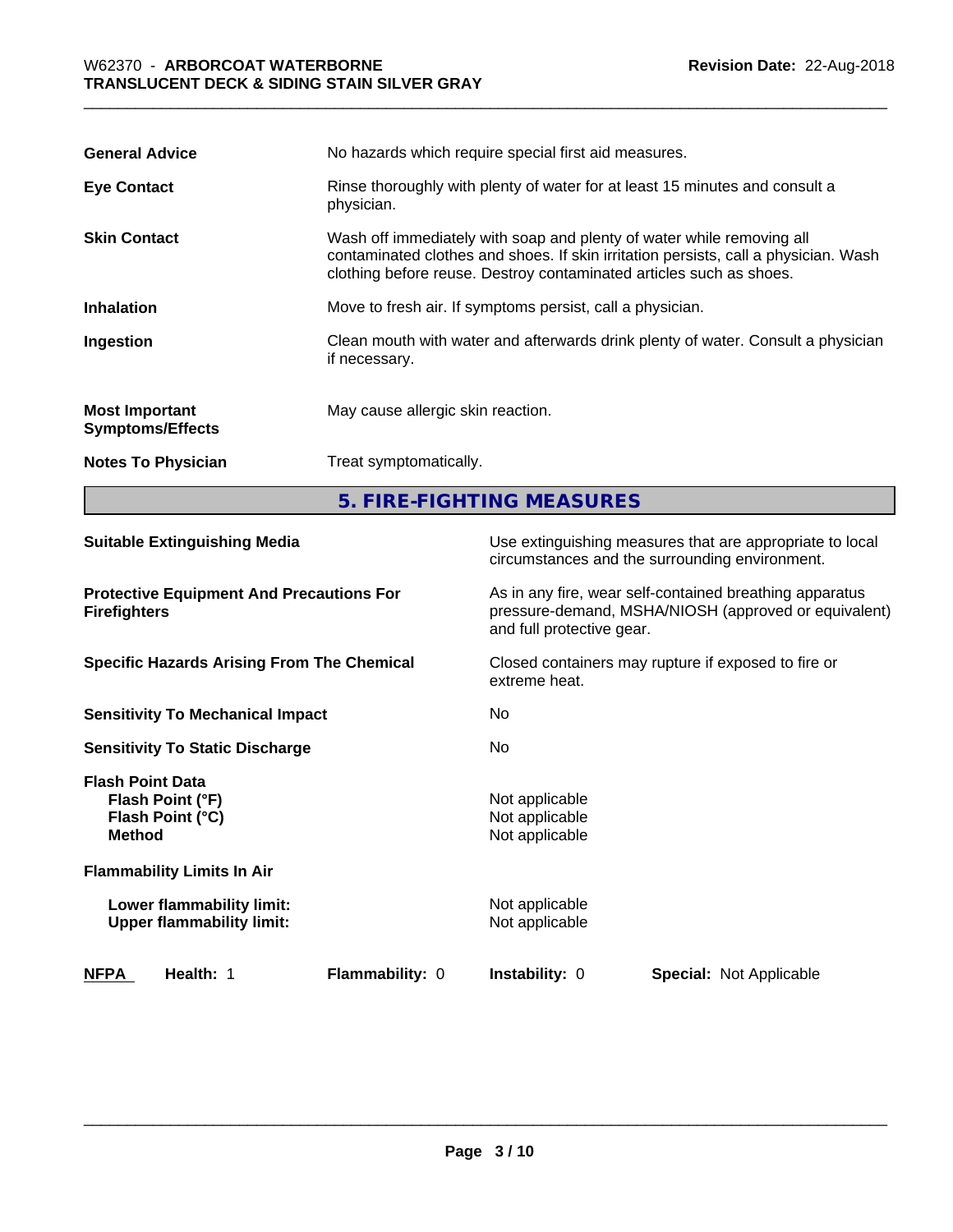#### **NFPA Legend**

- 0 Not Hazardous
- 1 Slightly
- 2 Moderate
- 3 High
- 4 Severe

*The ratings assigned are only suggested ratings, the contractor/employer has ultimate responsibilities for NFPA ratings where this system is used.*

*Additional information regarding the NFPA rating system is available from the National Fire Protection Agency (NFPA) at www.nfpa.org.*

# **6. ACCIDENTAL RELEASE MEASURES**

| <b>Personal Precautions</b>      | Avoid contact with skin, eyes and clothing. Ensure adequate ventilation.                                                                                                         |  |  |  |
|----------------------------------|----------------------------------------------------------------------------------------------------------------------------------------------------------------------------------|--|--|--|
| <b>Other Information</b>         | Prevent further leakage or spillage if safe to do so.                                                                                                                            |  |  |  |
| <b>Environmental precautions</b> | See Section 12 for additional Ecological Information.                                                                                                                            |  |  |  |
| <b>Methods for Cleaning Up</b>   | Soak up with inert absorbent material. Sweep up and shovel into suitable<br>containers for disposal.                                                                             |  |  |  |
|                                  | 7. HANDLING AND STORAGE                                                                                                                                                          |  |  |  |
| <b>Handling</b>                  | Avoid contact with skin, eyes and clothing. Avoid breathing vapors, spray mists or<br>sanding dust. In case of insufficient ventilation, wear suitable respiratory<br>equipment. |  |  |  |
| <b>Storage</b>                   | Keep container tightly closed. Keep out of the reach of children.                                                                                                                |  |  |  |
| <b>Incompatible Materials</b>    | No information available                                                                                                                                                         |  |  |  |

# **8. EXPOSURE CONTROLS/PERSONAL PROTECTION**

# **Exposure Limits**

| <b>Chemical name</b>                       | <b>ACGIH TLV</b>  | <b>OSHA PEL</b>   |
|--------------------------------------------|-------------------|-------------------|
| Silica, amorphous                          | N/E               | 20 mppcf - TWA    |
|                                            |                   |                   |
| Titanium dioxide                           | 10 mg/m $3$ - TWA | 15 mg/m $3$ - TWA |
| Ethanol, 2-(2-butoxyethoxy)-               | 10 ppm - TWA      | N/E               |
| Urea, N-(3,4-dichlorophenyl)-N,N-dimethyl- | 10 mg/m $3$ - TWA | N/E               |

#### **Legend**

ACGIH - American Conference of Governmental Industrial Hygienists Exposure Limits OSHA - Occupational Safety & Health Administration Exposure Limits N/E - Not Established

**Engineering Measures** Ensure adequate ventilation, especially in confined areas.

#### **Personal Protective Equipment**

| <b>Eye/Face Protection</b>    | Safety glasses with side-shields.                                        |
|-------------------------------|--------------------------------------------------------------------------|
| <b>Skin Protection</b>        | Protective gloves and impervious clothing.                               |
| <b>Respiratory Protection</b> | In case of insufficient ventilation wear suitable respiratory equipment. |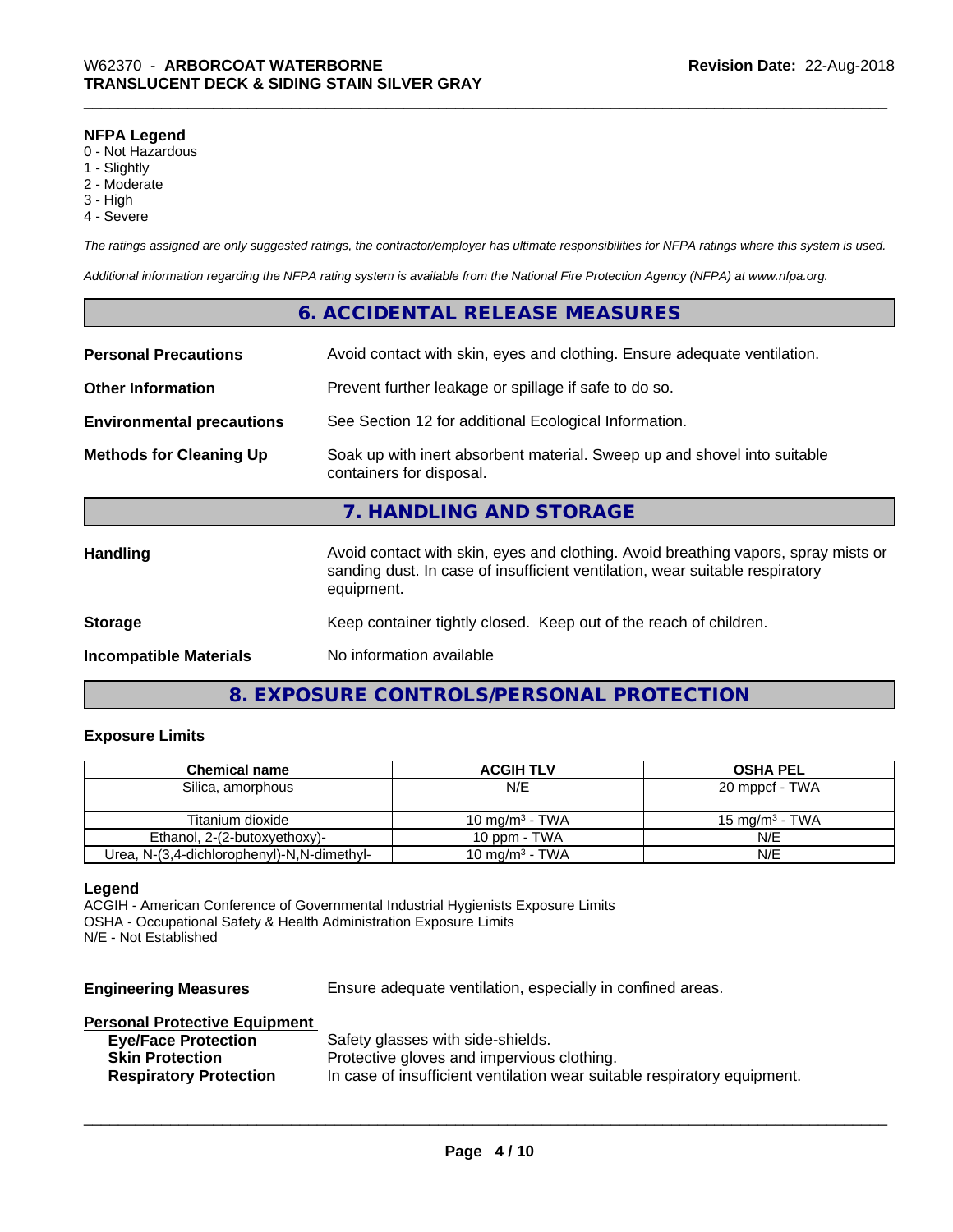**Hygiene Measures** Avoid contact with skin, eyes and clothing. Remove and wash contaminated clothing before re-use. Wash thoroughly after handling.

# **9. PHYSICAL AND CHEMICAL PROPERTIES**

**Appearance** liquid **Odor** little or no odor **Odor Threshold No information available No information available Density (lbs/gal)** 8.5 - 8.9 **Specific Gravity** 1.02 - 1.07 **pH** No information available **Viscosity (cps)** No information available **Solubility(ies)** No information available **Water solubility** No information available **Evaporation Rate Evaporation Rate No information available Vapor pressure @20 °C (kPa)** No information available **Vapor density Vapor density No information available Wt. % Solids** 25 - 35 **Vol. % Solids** 25 - 35 **Wt. % Volatiles** 65 - 75 **Vol. % Volatiles** 65 - 75 **VOC Regulatory Limit (g/L)** < 100 **Boiling Point (°F)** 212 **Boiling Point (°C)** 100 **Freezing Point (°F)** 32 **Freezing Point (°C)** 0 **Flash Point (°F)**<br> **Flash Point (°C)**<br> **Flash Point (°C)**<br> **C Flash Point (°C) Method** Not applicable **Flammability (solid, gas)** Not applicable Not applicable<br>
Upper flammability limit: Not applicable **Upper flammability limit:**<br> **Lower flammability limit:**<br>
Not applicable<br>
Not applicable **Lower flammability limit: Autoignition Temperature (°F)** No information available **Autoignition Temperature (°C)** No information available **Decomposition Temperature (°F)** No information available **Decomposition Temperature (°C)** No information available<br> **Partition coefficient Partition available** 

**No information available** 

# **10. STABILITY AND REACTIVITY**

| <b>Reactivity</b>                         | Not Applicable                           |
|-------------------------------------------|------------------------------------------|
| <b>Chemical Stability</b>                 | Stable under normal conditions.          |
| <b>Conditions to avoid</b>                | Prevent from freezing.                   |
| <b>Incompatible Materials</b>             | No materials to be especially mentioned. |
| <b>Hazardous Decomposition Products</b>   | None under normal use.                   |
| <b>Possibility of hazardous reactions</b> | None under normal conditions of use.     |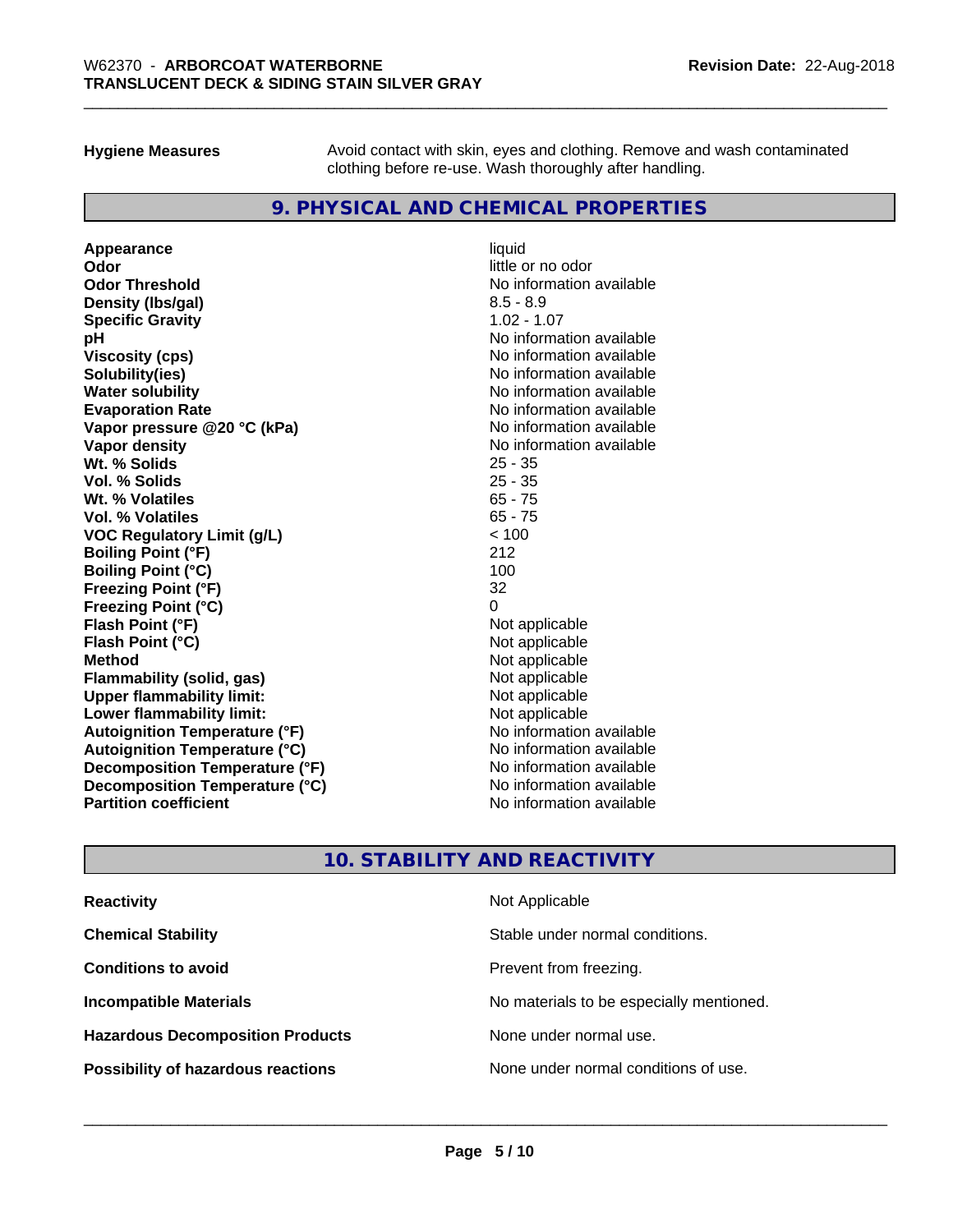# **11. TOXICOLOGICAL INFORMATION**

| <b>Product Information</b>                                                                                                                                                                                                                                                                                                                                                                                              |                                                                                                                                                                                                                                                                                                                                                                                                                                                                                                                                                                                                                                                                             |  |  |  |
|-------------------------------------------------------------------------------------------------------------------------------------------------------------------------------------------------------------------------------------------------------------------------------------------------------------------------------------------------------------------------------------------------------------------------|-----------------------------------------------------------------------------------------------------------------------------------------------------------------------------------------------------------------------------------------------------------------------------------------------------------------------------------------------------------------------------------------------------------------------------------------------------------------------------------------------------------------------------------------------------------------------------------------------------------------------------------------------------------------------------|--|--|--|
| Information on likely routes of exposure                                                                                                                                                                                                                                                                                                                                                                                |                                                                                                                                                                                                                                                                                                                                                                                                                                                                                                                                                                                                                                                                             |  |  |  |
| <b>Principal Routes of Exposure</b>                                                                                                                                                                                                                                                                                                                                                                                     | Eye contact, skin contact and inhalation.                                                                                                                                                                                                                                                                                                                                                                                                                                                                                                                                                                                                                                   |  |  |  |
| <b>Acute Toxicity</b>                                                                                                                                                                                                                                                                                                                                                                                                   |                                                                                                                                                                                                                                                                                                                                                                                                                                                                                                                                                                                                                                                                             |  |  |  |
| <b>Product Information</b>                                                                                                                                                                                                                                                                                                                                                                                              | No information available                                                                                                                                                                                                                                                                                                                                                                                                                                                                                                                                                                                                                                                    |  |  |  |
|                                                                                                                                                                                                                                                                                                                                                                                                                         | Symptoms related to the physical, chemical and toxicological characteristics                                                                                                                                                                                                                                                                                                                                                                                                                                                                                                                                                                                                |  |  |  |
| <b>Symptoms</b>                                                                                                                                                                                                                                                                                                                                                                                                         | No information available                                                                                                                                                                                                                                                                                                                                                                                                                                                                                                                                                                                                                                                    |  |  |  |
|                                                                                                                                                                                                                                                                                                                                                                                                                         | Delayed and immediate effects as well as chronic effects from short and long-term exposure                                                                                                                                                                                                                                                                                                                                                                                                                                                                                                                                                                                  |  |  |  |
| Eye contact<br><b>Skin contact</b><br><b>Inhalation</b><br>Ingestion<br><b>Sensitization</b><br><b>Neurological Effects</b><br><b>Mutagenic Effects</b><br><b>Reproductive Effects</b><br><b>Developmental Effects</b><br><b>Target organ effects</b><br><b>STOT - single exposure</b><br><b>STOT - repeated exposure</b><br>Other adverse effects<br><b>Aspiration Hazard</b><br><b>Numerical measures of toxicity</b> | May cause slight irritation.<br>Substance may cause slight skin irritation. Prolonged or repeated contact may dry<br>skin and cause irritation.<br>May cause irritation of respiratory tract.<br>Ingestion may cause gastrointestinal irritation, nausea, vomiting and diarrhea.<br>May cause an allergic skin reaction<br>No information available.<br>No information available.<br>No information available.<br>No information available.<br>No information available.<br>No information available.<br>No information available.<br>No information available.<br>No information available<br>The following values are calculated based on chapter 3.1 of the GHS document |  |  |  |
| <b>ATEmix (oral)</b><br><b>ATEmix (dermal)</b><br><b>ATEmix (inhalation-dust/mist)</b>                                                                                                                                                                                                                                                                                                                                  | 169791<br>93045 mg/kg<br>429.6 mg/L                                                                                                                                                                                                                                                                                                                                                                                                                                                                                                                                                                                                                                         |  |  |  |
| <b>Component Information</b>                                                                                                                                                                                                                                                                                                                                                                                            |                                                                                                                                                                                                                                                                                                                                                                                                                                                                                                                                                                                                                                                                             |  |  |  |
| Silica, amorphous<br>LD50 Oral: $>$ 5000 mg/kg (Rat)<br>LD50 Dermal: 2,000 mg/kg (Rabbit)<br>LC50 Inhalation (Dust): $> 2$ mg/L<br>Titanium dioxide<br>LD50 Oral: > 10000 mg/kg (Rat)<br>Ethanol, 2-(2-butoxyethoxy)-<br>LD50 Oral: 3384 mg/kg (Rat)<br>LD50 Dermal: 2700 mg/kg (Rabbit)                                                                                                                                |                                                                                                                                                                                                                                                                                                                                                                                                                                                                                                                                                                                                                                                                             |  |  |  |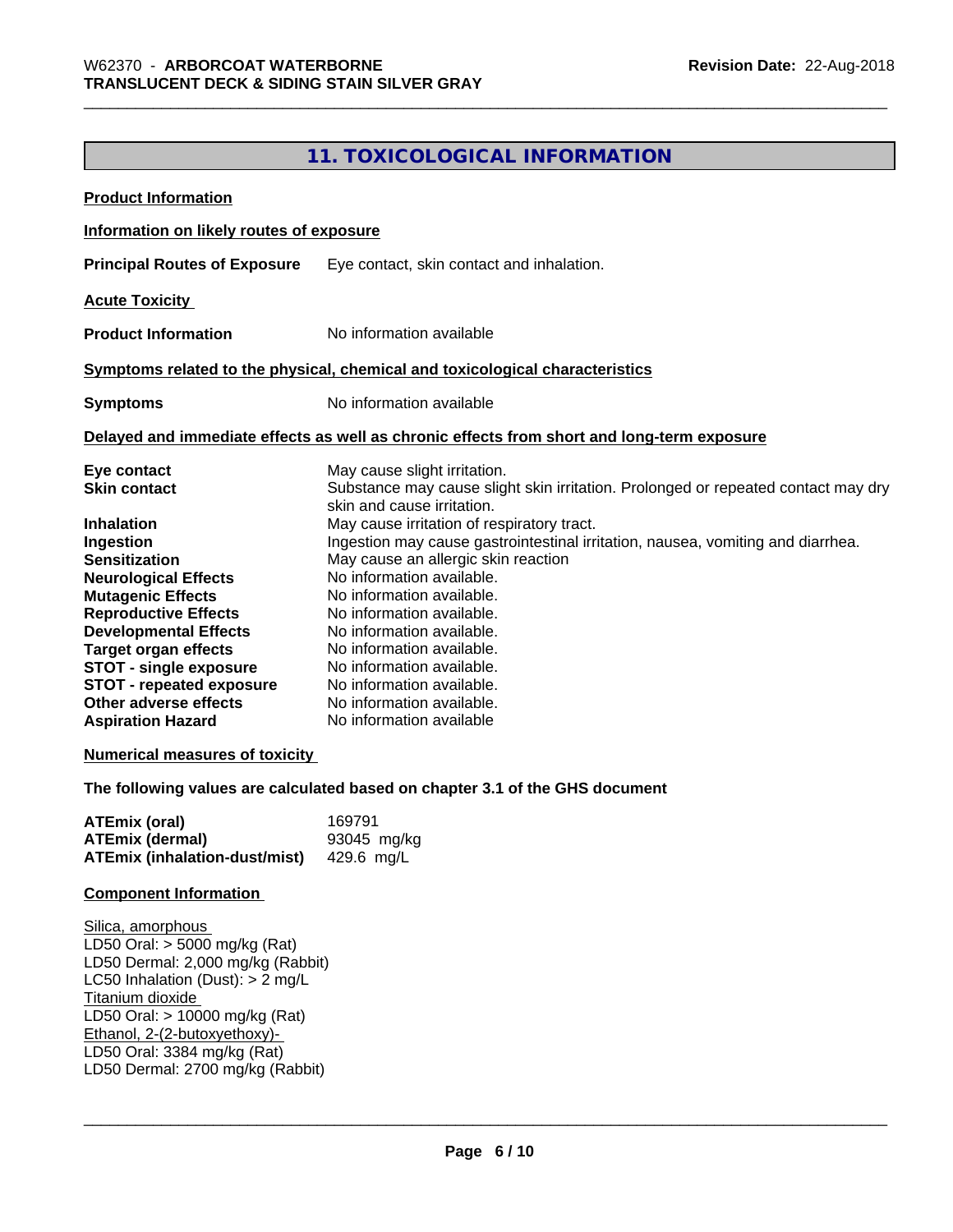#### Poly(oxy-1,2-ethanediyl),

.alpha.-[3-[3-(2H-benzotriazol-2-yl)-5-(1,1-dimethylethyl)-4-hydroxyphenyl]-1-oxopropyl]-.omega.-hydroxy- Sensitization May cause sensitization by skin contact Decanedioic acid, bis(1,2,2,6,6-pentamethyl-4-piperidinyl) ester Sensitization May cause sensitization by skin contact Urea, N-(3,4-dichlorophenyl)-N,N-dimethyl- LD50 Oral: 1017 mg/kg (Rat) LD50 Dermal: > 5000 mg/kg (Rat) Poly(oxy-1,2-ethanediyl), .alpha.-[3-[3-(2H-benzotriazol-2-yl)-5-(1,1-dimethylethyl)-4-hydroxyphenyl]-1-oxopropyl]-.omega.-[3-[3-(2H-benzotriaz ol-2-yl)-5-(1,1-dimethylethyl)-4-hydroxyphenyl]-1-oxoprop Sensitization May cause sensitization by skin contact Ammonium hydroxide LD50 Oral: 350 mg/kg (Rat)

#### **Carcinogenicity**

*The information below indicateswhether each agency has listed any ingredient as a carcinogen:.*

| <b>Chemical</b><br>name | <b>IARC</b>                  | <b>NTP</b> | <b>OCU</b><br>∤חט∪ |
|-------------------------|------------------------------|------------|--------------------|
|                         | .<br>2B<br>Human<br>Possible |            | Listed             |
| .<br>dioxide<br>itanium | Carcinogen                   |            |                    |

• Although IARC has classified titanium dioxide as possibly carcinogenic to humans (2B), their summary concludes: "No significant exposure to titanium dioxide is thought to occur during the use of products in which titanium dioxide is bound to other materials, such as paint."

#### **Legend**

IARC - International Agency for Research on Cancer NTP - National Toxicity Program OSHA - Occupational Safety & Health Administration

**12. ECOLOGICAL INFORMATION**

# **Ecotoxicity Effects**

The environmental impact of this product has not been fully investigated.

# **Product Information**

#### **Acute Toxicity to Fish**

No information available

#### **Acute Toxicity to Aquatic Invertebrates**

No information available

## **Acute Toxicity to Aquatic Plants**

No information available

# **Persistence / Degradability**

No information available.

# **Bioaccumulation**

No information available.

## **Mobility in Environmental Media**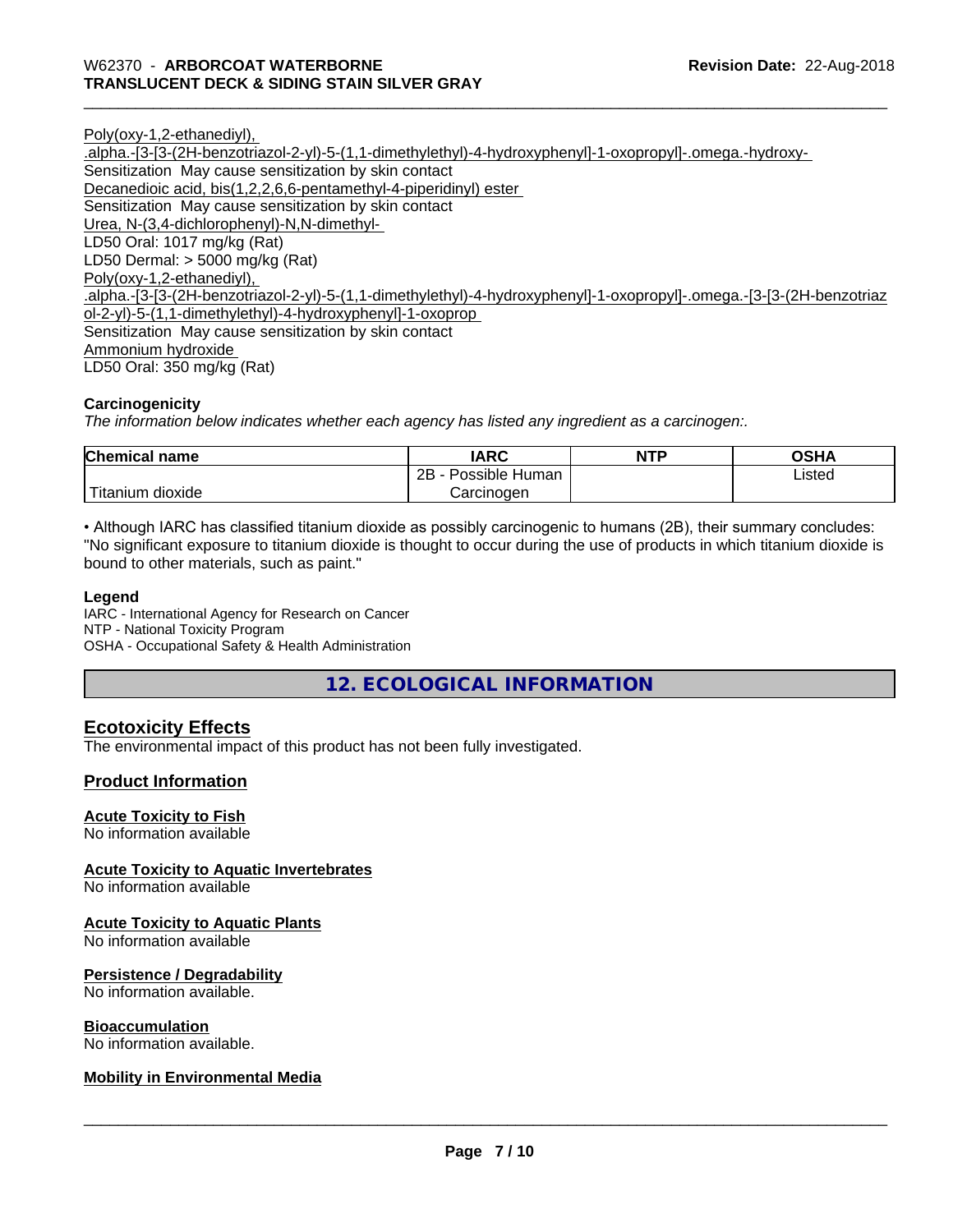No information available.

#### **Ozone**

No information available

# **Component Information**

# **Acute Toxicity to Fish**

Titanium dioxide  $LC50:$  > 1000 mg/L (Fathead Minnow - 96 hr.) Urea, N-(3,4-dichlorophenyl)-N,N-dimethyl- LC50: 3.5 mg/L (Rainbow Trout - 96 hr.) Carbamic acid, butyl-, 3-iodo-2-propynyl ester LC50: 230 µg/L (Bluegill sunfish - 96 hr.)

#### **Acute Toxicity to Aquatic Invertebrates**

Ethanol, 2-(2-butoxyethoxy)- EC50: 100 mg/L (Daphnia - 48 hr.)

## **Acute Toxicity to Aquatic Plants**

No information available

|                                                  | 13. DISPOSAL CONSIDERATIONS                                                                                                                                                                                               |
|--------------------------------------------------|---------------------------------------------------------------------------------------------------------------------------------------------------------------------------------------------------------------------------|
| <b>Waste Disposal Method</b>                     | Dispose of in accordance with federal, state, and local regulations. Local<br>requirements may vary, consult your sanitation department or state-designated<br>environmental protection agency for more disposal options. |
|                                                  | 14. TRANSPORT INFORMATION                                                                                                                                                                                                 |
| <b>DOT</b>                                       | Not regulated                                                                                                                                                                                                             |
| <b>ICAO / IATA</b>                               | Not regulated                                                                                                                                                                                                             |
| <b>IMDG/IMO</b>                                  | Not regulated                                                                                                                                                                                                             |
|                                                  | <b>15. REGULATORY INFORMATION</b>                                                                                                                                                                                         |
| <b>International Inventories</b>                 |                                                                                                                                                                                                                           |
| <b>TSCA: United States</b><br><b>DSL: Canada</b> | Yes - All components are listed or exempt.<br>Yes - All components are listed or exempt.                                                                                                                                  |

# **Federal Regulations**

#### **SARA 311/312 hazardous categorization**

Acute health hazard Yes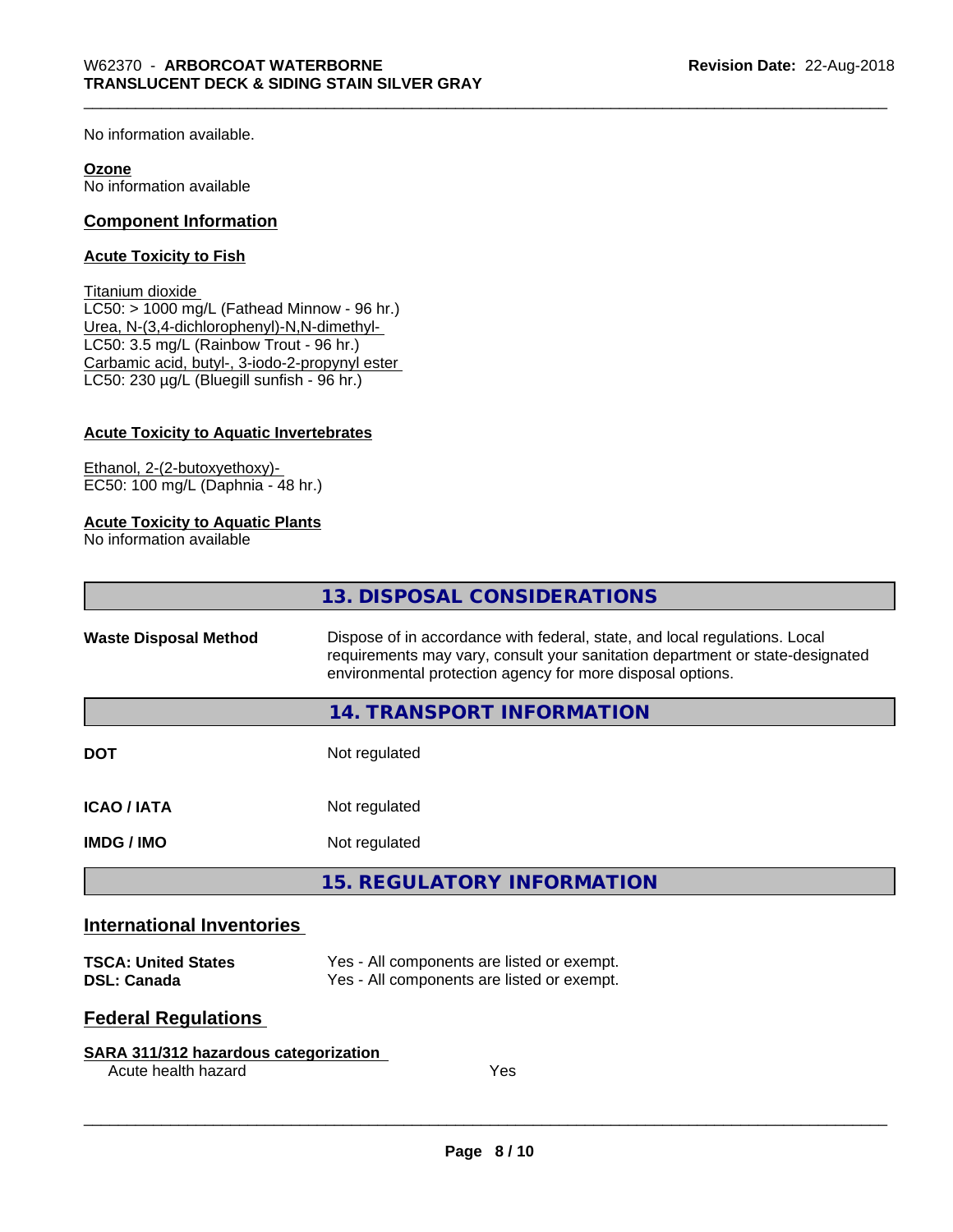| Chronic Health Hazard             | Yes |  |
|-----------------------------------|-----|--|
| Fire hazard                       | N٥  |  |
| Sudden release of pressure hazard | Nο  |  |
| Reactive Hazard                   | N٥  |  |

## **SARA 313**

Section 313 of Title III of the Superfund Amendments and Reauthorization Act of 1986 (SARA). This product contains a chemical or chemicals which are subject to the reporting requirements of the Act and Title 40 of the Code of Federal Regulations, Part 372:

| Chemical name                | CAS No.  | Weight-% | <b>CERCLA/SARA 313</b><br>(de minimis concentration) |
|------------------------------|----------|----------|------------------------------------------------------|
| Ethanol, 2-(2-butoxyethoxy)- | 112-34-5 |          |                                                      |

#### **Clean Air Act,Section 112 Hazardous Air Pollutants (HAPs) (see 40 CFR 61)**

This product contains the following HAPs:

*None*

# **US State Regulations**

# **California Proposition 65**

**AN** WARNING: Cancer and Reproductive Harm– www.P65warnings.ca.gov

# **State Right-to-Know**

| <b>Chemical name</b>                 | <b>Massachusetts</b> | <b>New Jersey</b> | Pennsvlvania |
|--------------------------------------|----------------------|-------------------|--------------|
| Silica, amorphous                    |                      |                   |              |
| Titanium dioxide                     |                      |                   |              |
| Ethanol, 2-(2-butoxyethoxy)-         |                      |                   |              |
| Urea.                                |                      |                   |              |
| N-(3,4-dichlorophenyl)-N,N-dimethyl- |                      |                   |              |
| Carbamic acid, butyl-,               |                      |                   |              |
| 3-iodo-2-propynyl ester              |                      |                   |              |

#### **Legend**

X - Listed

# **16. OTHER INFORMATION**

| <b>HMIS Legend</b><br>0 - Minimal Hazard<br>1 - Slight Hazard<br>2 - Moderate Hazard<br>3 - Serious Hazard | HMIS - | Health: 1* | <b>Flammability: 0</b> | <b>Reactivity: 0</b> | $PPE: -$ |
|------------------------------------------------------------------------------------------------------------|--------|------------|------------------------|----------------------|----------|
| 4 - Severe Hazard                                                                                          |        |            |                        |                      |          |